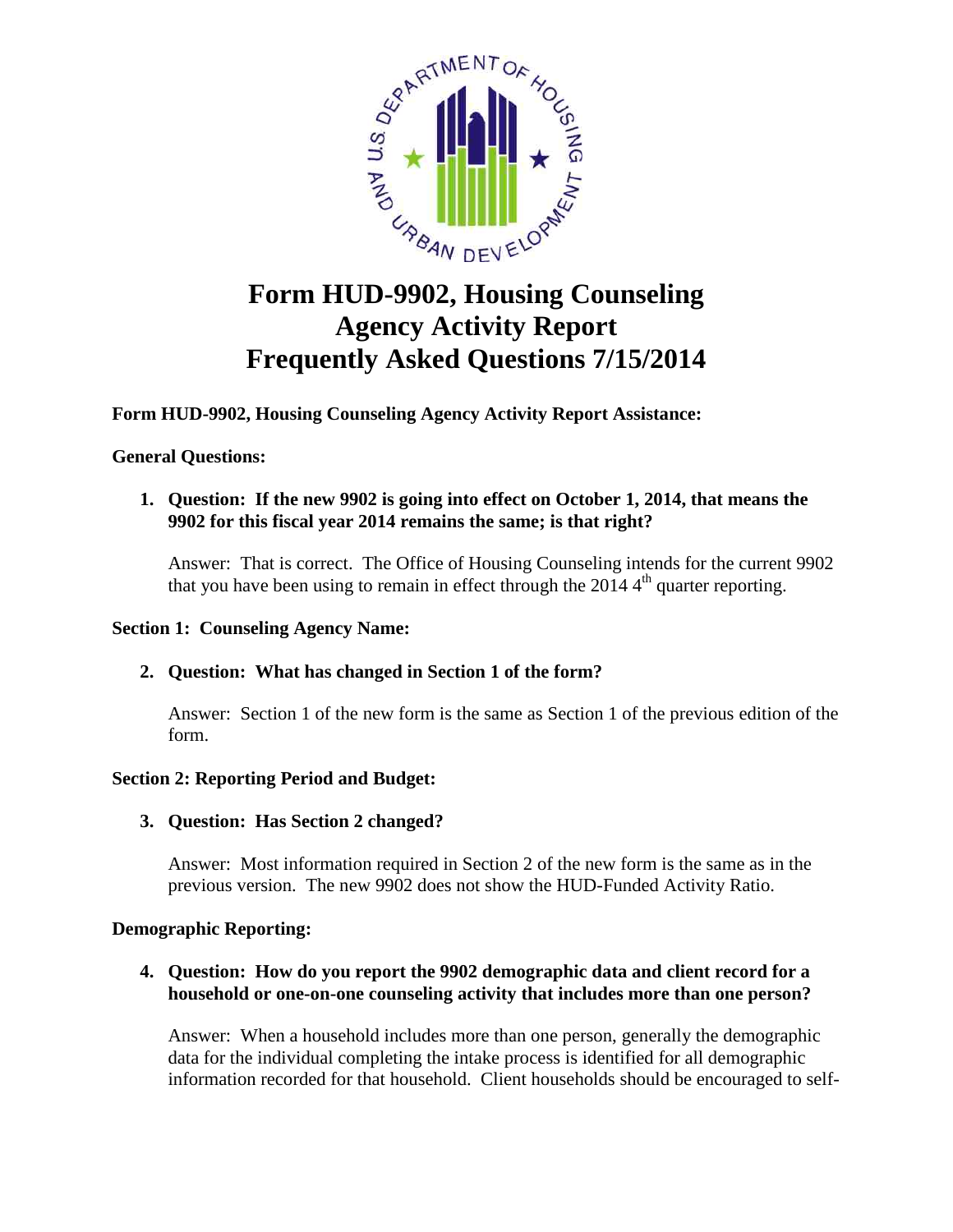identify the one race and ethnicity that will be recorded, along with the remaining demographic information.

# **5. Question: Our fair housing Workshops are typically comprised of groups of realtors, apartment management agencies and co-op and condo boards. It is virtually impossible to collect all the data listed on form 9902; is there any way to just list the number of individuals receiving training?**

Answer: The agency must collect the demographic data for all education participants. HUD recommends the agency devise a simple, anonymous form for households to complete at the beginning of the class.

# **6. Question: If a housing counseling agency teaches a class to a large group of people, must the agency collect demographic data for the participants? For example, if the agency provides a homebuyer education workshop to 100 participants.**

Answer: The agency must collect the demographic data for all education participants. HUD recommends the agency devise a simple, anonymous form for households to complete at the beginning of the class.

## **Section 3: Ethnicity of Household:**

## **7. Question: Has Section 3 changed?**

Answer: Section 3 remains unchanged.

#### **Section 4: Race of Households:**

#### **8. Question: Has Section 4 changed?**

Answer: Section 4 remains unchanged.

#### **Section 5: Income Levels:**

# **9. Question: What has changed in Section 5?**

Answer: The new form requires the agency to report households earning less than 30% of Area Median Income and 30 to 49% of Area Median Income. All other items remain the same.

#### **Section 6: Rural Area Status: This is a new Section.**

#### **10. Question: How do we determine if a household is located in a rural area?**

Answer: The instructions on Page 7 of the HUD-9902 provide a USDA web address to determine the rural area status of each household.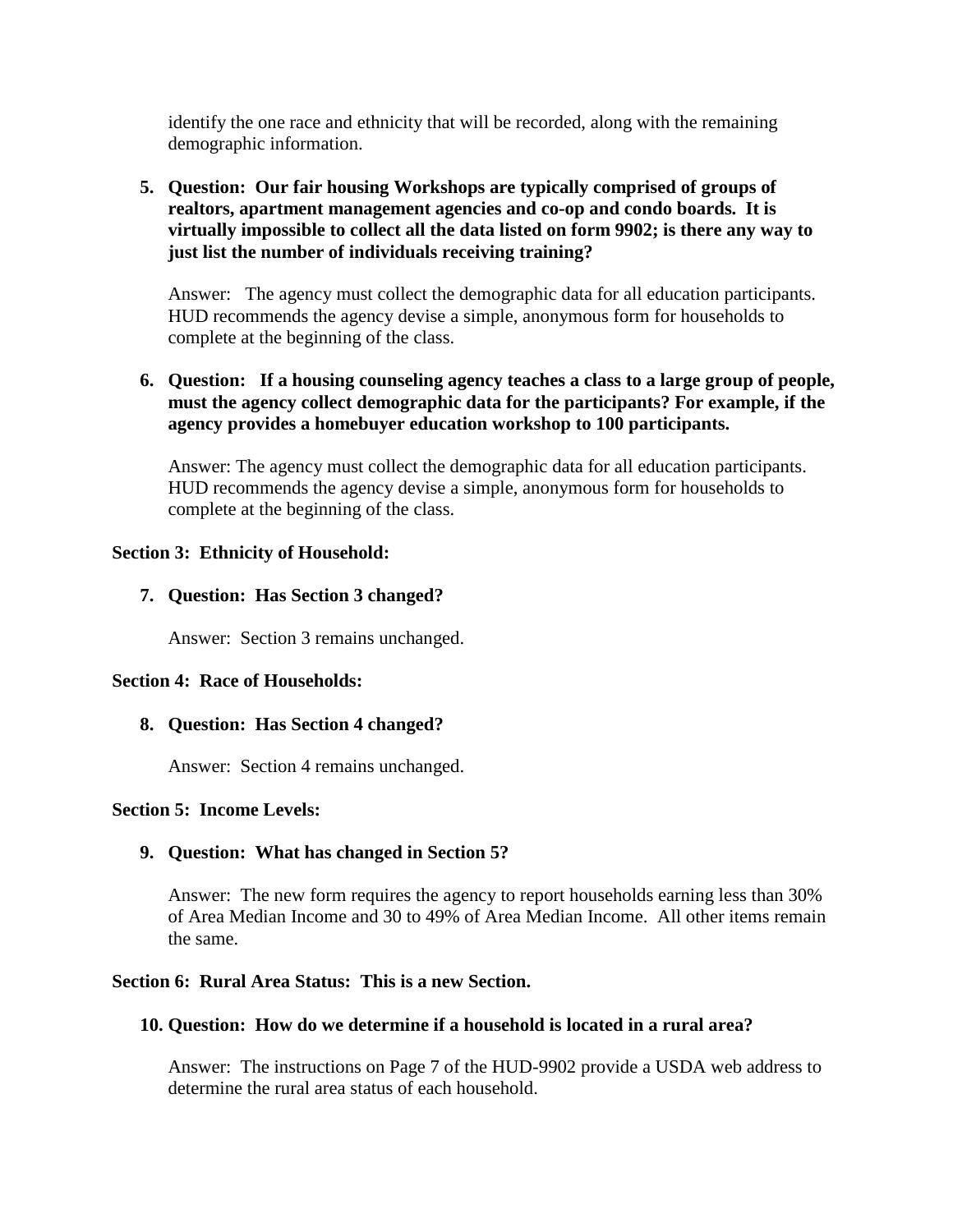#### **Section 7: Limited English Proficiency (LEP) Status: This is a new Section.**

#### **11. Question: What is the definition of LEP?**

Answer: The Department of Justice defines LEP as follows: If these individuals have a limited ability to read, write, speak, or understand English, they are limited English proficient, or ``LEP.''

#### **Section 8: Households Receiving Group Education, by Purpose:**

**12. Question: Many agencies incorporate fair housing and predatory lending/loan scam/ or other fraud prevention workshop into their financial literacy, homebuyer or other types of workshops. How can this be reported in the 9902**

Answer: When combining different subject matter into one workshop, choose the predominant subject of the workshop for reporting in Section 8 of the 9902.

# **13. Question: Regarding Sections 8 and 9, if a client is participating in a rental workshop and also receives one-on-one counseling on rental topics, will we report them under both sections, or only 1?**

Answer: The HUD-9902 is an important tool that HUD uses to track the Housing Counseling Program, and the data collected through the form is critical to demonstrating the program's impact to Congress and other industry stakeholders. The form is designed to capture unique counseling services, so that a household receiving two unique services (e.g. rental counseling on one occasion and pre-purchase counseling on another occasion) would be counted as two 9902 counseling households. On the other hand, a household receiving one counseling service over the course of multiple counseling sessions would be counted as one 9902 counseling household because the household only received one unique counseling service.

If a household receives both group education and one-on-one counseling, then the household received two unique counseling services and the agency will report the household twice - once in Section 8 for the group education service and once in Section 9 for the one-on-one counseling service. The agency will also report the household in Section 10.a and in any other applicable Section 10 categories. The household may have more than one outcome to report in Section 10.

Since the household was counted twice (in Sections 8 and 9), household demographics should also be counted twice in Sections 3 through 7.

#### **Section 9: Households Receiving One-on-One Counseling, by Purpose:**

**14. Question: Why are Home Maintenance and Financial Management listed as one and not two different counseling services?**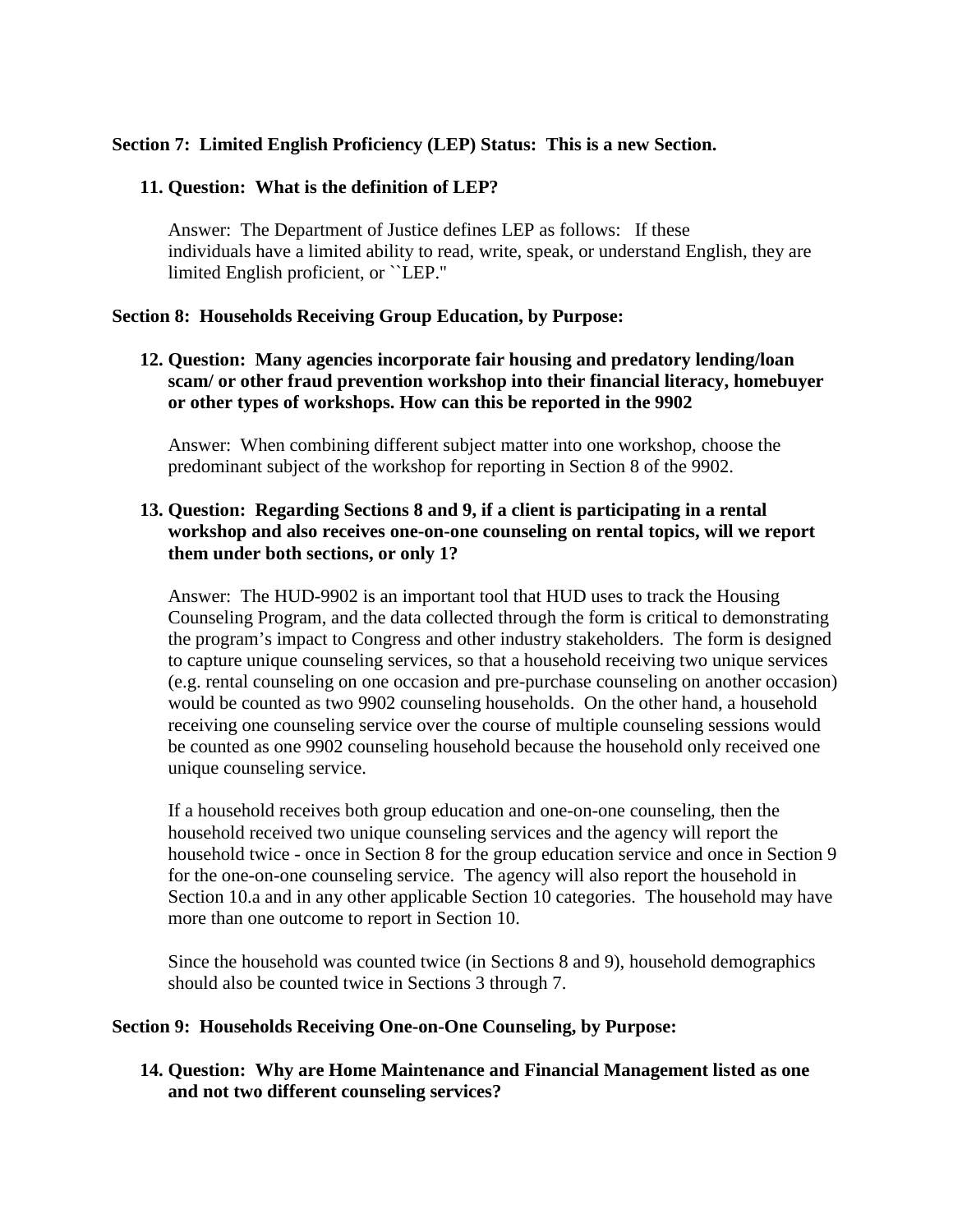Answer: The name of this counseling category corresponds with the HUD-approved counseling types outlined in HUD's housing counseling regulations in 24 CFR Part 214. This category is similar to Section 7c on the previous version of Form HUD-9902, except that a separate category has now been created for HECM Counseling. Post purchase Counseling can now be included in Section 9d, Home Maintenance and Financial Management for Homeowners (Non-Delinquency Post-Purchase). Home Maintenance and Financial Management are typical non-delinquency post-purchase topics. As indicated on the new 9902 instructions and in the regulations, this category is designed to capture post-purchase counseling on topics such as escrow funds, budgeting, refinancing, home equity, home improvement, utility costs, energy efficiency and rights and responsibilities of home owners.

#### **15. Question: Why doesn't the new form contain Post-Purchase Counseling?**

Answer: One-on-One Post-purchase counseling should be recorded in Section 9d, Home Maintenance and Financial Management for Homeowners (Non-Delinquency Post-Purchase). Home Maintenance and Financial Management are typical non-delinquency post-purchase topics.

## 16. **Question: Please explain how Fair Housing Complaints should be reported.**

Answer: Counseling provided to a household with a Fair Housing Complaint should be reported in Section 9 under the applicable type of counseling (e.g. a renter with a Fair Housing Complaint would be reported as receiving Rental Topics counseling). That same household would also be reported in Section 10.b. (Households that received information on fair housing, fair lending and/or accessibility rights), and in any other applicable Section 10 categories, to show the impact and scope of that counseling.

#### **Section 10: Impact and Scope of One-on-One Counseling Services: This is a new Section.**

## **17. Question: Can a counseling activity have more than one impact or outcome (Section 10)?**

Answer: Yes. One type of counseling may have multiple impacts during the continuum of counseling. Section 10 is the only section in which the total does not have to be the same as the other sections. The section total formula is: Section 3 Total = Section 4 Total = Section 5 Total = Section 6 Total = Section 7 Total = (Section 8 Total + Section 9 Total).

#### **18. Question: We plan to review our current individual appointment and classes intake forms to make sure we can collect the new information listed on the new 9902. Do we report outcomes for classes too, or just for individual counseling appointments?**

Answer: Housing Counseling Agencies will only report outcomes for one-on-one counseling activities in Section 10 of the new 9902.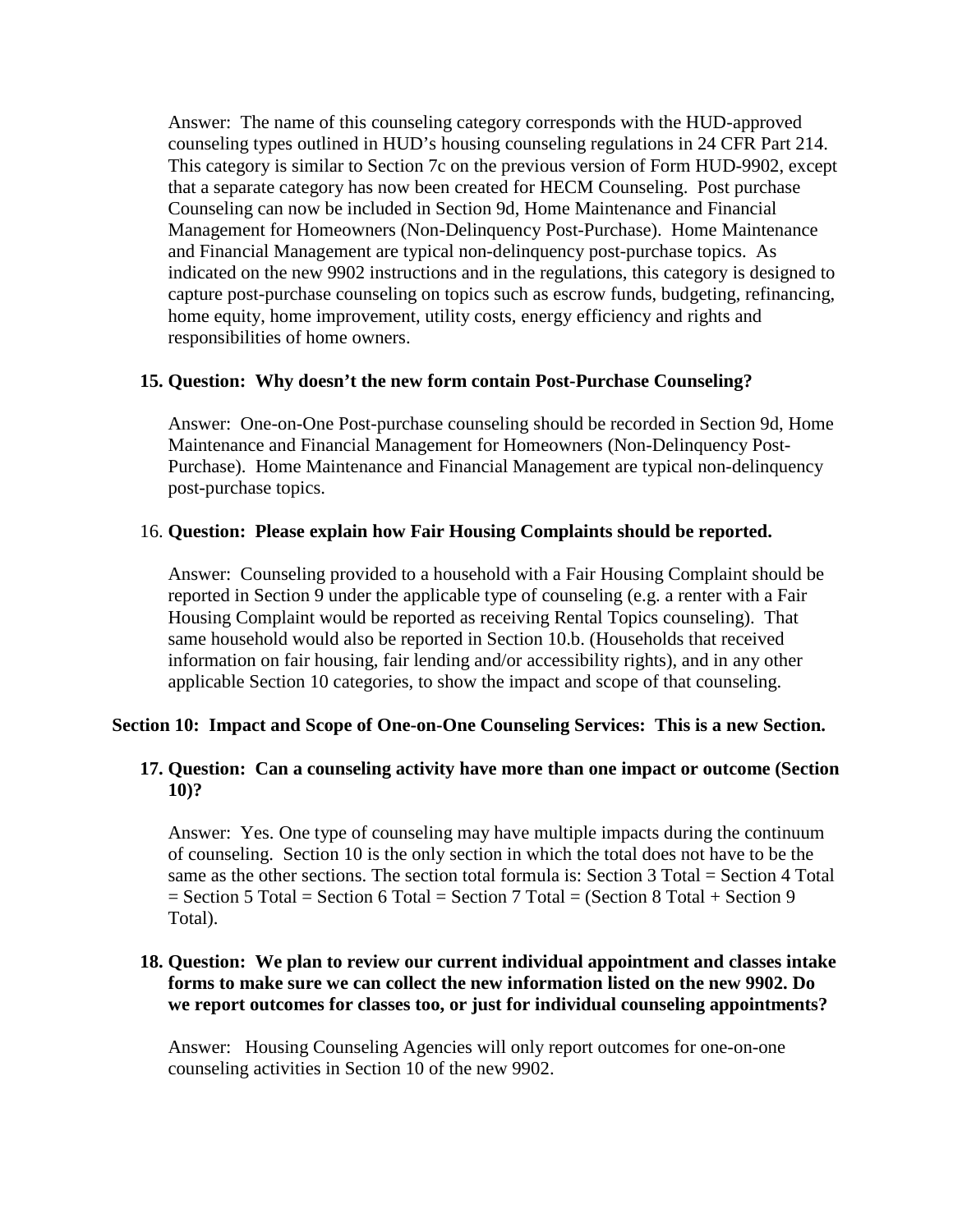# **19. Question: Section 10, Item a. tracks households that received one-on-one counseling and also received group education services. But Section 10 does not have an option for just one-on-one without group education services. Where do we record one-onone without group education services?**

Answer: Agencies will record a household receiving one-on-one counseling services in the appropriate category in Section 9. In Section 10, Impact and Scope of One-on-One Counseling Services, Item a. is the only item that records the impact of a household that receives both one-on-one counseling and group education services. Counselors will record one-on-one counseling impacts for all other households in Section 10, Items b. through m.

## **20. Question: I heard that HUD will include Financial Counseling/Coaching as a service and in their program and outcome tracking. Is this no longer the case?**

Answer: HUD defines housing counseling as counselor to client assistance that addresses unique financial circumstances or housing issues and focuses on ways of overcoming specific obstacles to achieving a housing goal. Financial management and/or budget services can be an important component of housing counseling, but the primary focus of housing counseling is on achieving a housing goal. Therefore, households receiving financial management and/or budget services should be reported in Section 9 under the applicable type of counseling (e.g. a renter receiving financial management and/or budget services would be reported as receiving Rental Topics counseling). That same household would also be reported in Section 10.c. (Households for whom counselor developed a sustainable household budget through the provision of financial management and/or budget services), as well as any other applicable Section 10 categories, to show the impact and scope of that counseling.

## **21. Question: Where would a client who received HECM counseling & decided not to obtain a HECM fall under Section 10?**

Answer: Possible outcomes could be 10e and/or 10f.

# **22. Question: Since HUD sponsors the NFMCP reporting, and it reports on the delinquent outcomes, will that reporting change to correspond to the new lack of outcomes?**

Answer: Congress authorized NeighborWorks America to run the NFMC program and set statutory requirements for its reporting. HUD does not administer the NFMC program. NeighborWorks America runs NFMC and manages its reporting requirements.

# **Grant Reporting:**

**23. Question: We currently are the parent of a number of sub agencies that require their own 9902. Will the new 9902 allow the transmission of the columns "HUD**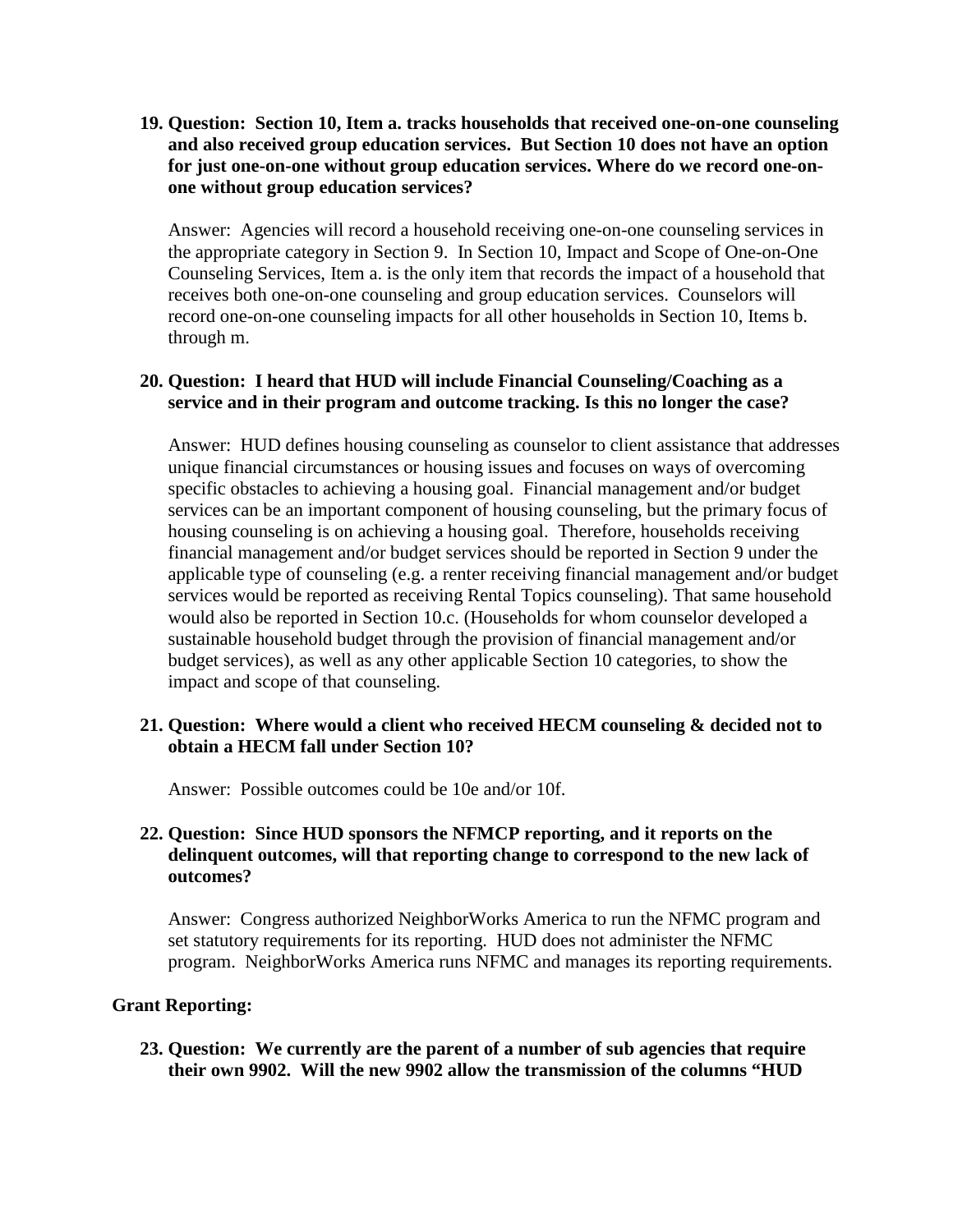#### **Housing Counseling Program Grantees Only" or will we have to continue manually updating each location after transmission?**

HUD uses the data collected through the two "HUD Housing Counseling Program Grantees Only" columns to track housing counseling grant activity and to demonstrate the impact of HUD's housing counseling program appropriation to Congress and Stakeholders. To do so, HUD collects two columns from grantees on counseling activities specifically attributed to HUD counseling grant funds – "Actual, to date" data, and "Annual Projection" data. The "Actual, to date" column collects data on clients whose counseling services were charged to a HUD housing counseling grant. And the "Annual Projections" column collects targets that grantees set for the number of clients they will serve using HUD grant funds. These targets are set when grantees receive a new HUD grant, and they do not need to be updated each quarter like the rest of the 9902 data. Once set, the projections will only need to be updated under extenuating circumstances with prior approval from HUD.

Our plan is to include the **"Actual, to date"** column in the new instance of the Agency Reporting Module (ARM) that is being developed to start with the FY 2015  $1<sup>st</sup>$  quarter reporting. Once the Client Management Systems (CMS) are updated, they will be able to submit this data via ARM so that agencies will not have to manually enter it. This will only apply to submissions for 2015 and beyond. Any submissions for periods previous to that will have to have the HUD attributed data entered manually.

The "Annual Projections" column will not be submitted through ARM. When receiving a new HUD grant, these annual projections will be manually entered by the grantee in HCS and then approved by HUD. Once it is entered in HCS, the projection will display on the grantee's 9902 only. HUD is not requiring annual projections from sub-agencies that receive an allocation from a grantee.

# **24. Question: Is the HUD Housing Counseling grant the only grant our agency will report on the 9902? If a HUD counseling agency has a HUD homeless grant, it is not to be reflected under the counseling grant category since it is not a counseling grant?**

You are correct. The only grant your agency will report in the HUD Grant column on the 9902 is the Comprehensive Housing Counseling Grant (and if we have any housing counseling supplemental grants in the future, those will be added as other columns to the 9902).

# **25. Question: We are a LCHA but currently we are a sub-grantee of an intermediary for our HUD grant. On the new 9902 for the columns for Grant Funds and Annual Projection will we be entering this data for our agency or will the intermediary (Grantee) be submitting that data?**

Answer: The grantee (in this case, the intermediary parent organization) is responsible for setting the annual projections for the target number of households to be served using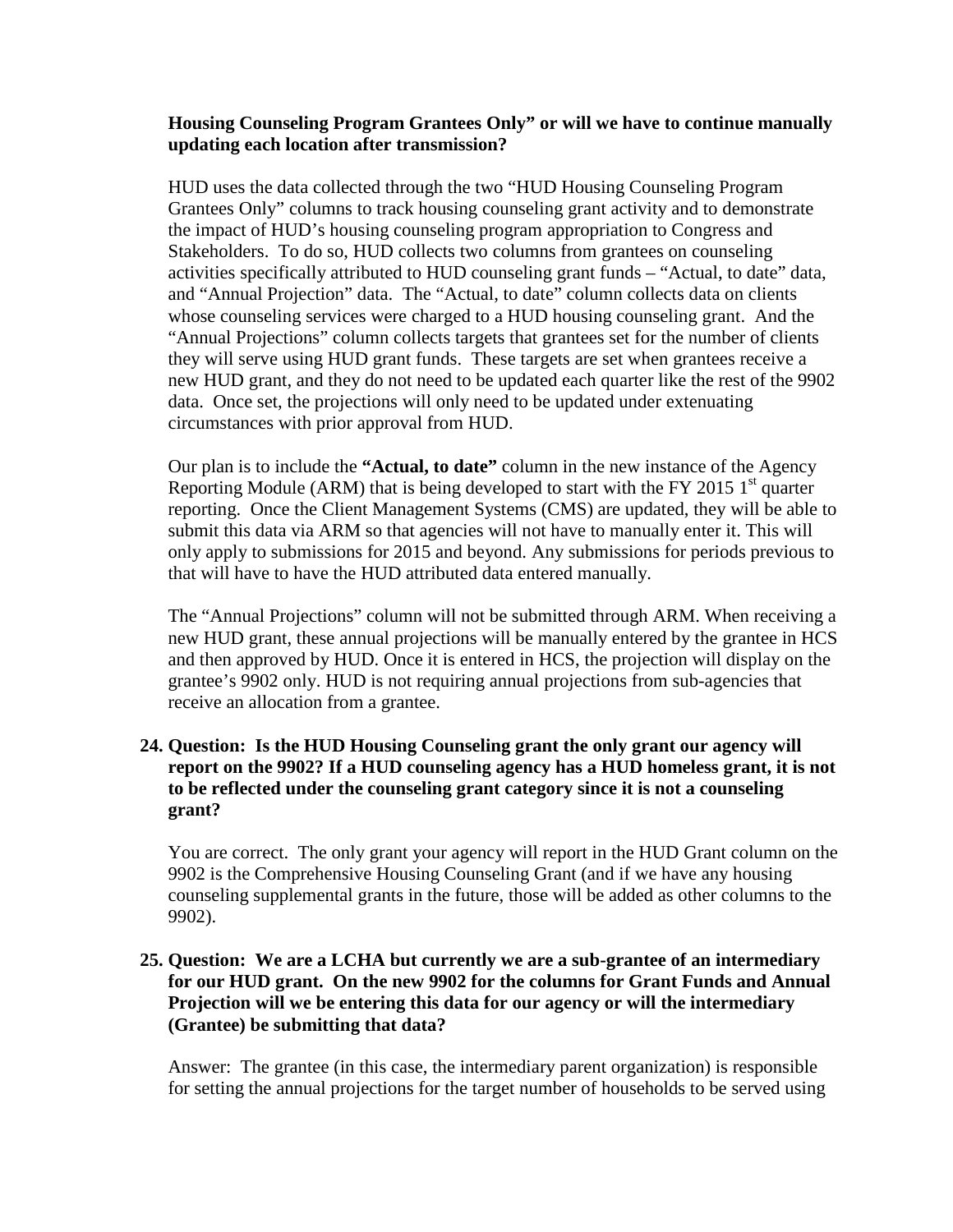the HUD grant funds. The grantee submits one set of projections representing the total target number of households whose counseling services will be charged to the HUD grant, including counseling services to be charged by all sub-grantees receiving funds under the HUD grant. These projections will only display on the grantee's consolidated 9902, which is an aggregate report of all the individual 9902s submitted by sub-grantees. Projections will not display on sub-grantees' individual 9902s, nor will sub-grantees need to enter any projections specific to their individual sub-grant in HCS.

As a sub-grantee, your agency will be responsible for submitting 9902 household numbers for counseling services your agency charges to the HUD Housing Counseling Grant in the "**Actual, to date**" column. Total data submitted by all sub-grantees will display in the grantee's consolidated 9902 so the grantee can monitor its progress toward meeting the annual projections.

# 26. **Question: HUD funded client records are identified using the activity type id for a specific NOFA/grant type. How do you report HUD funded activities if 1 activity has multiple funding sources and is partially HUD Funded?**

Answer: If an activity is partially funded by HUD (excluding NFMC grants), the agency may count the household in the HUD funded activity column. If the agency deems it necessary to bill multiple funding sources for the same client, the agency is required to keep detailed records to document that no multiple funding sources have been billed for the same service.

#### **Other Questions:**

## 27. **Question: How should agencies report carryover clients from one fiscal year to the next?**

Answer: Carryover clients are households that received counseling in a previous reporting year and continue to receive counseling services on the same topic in the current year. Households meeting this criterion are counted again on the current year's form HUD-9902. Do not count households counseled in a previous reporting year whose result changed, but who received no additional services in the current reporting year.

#### **28. Question: What if someone comes in for multiple, distinct types of counseling in a reporting period? Would an agency consider them as a new client each time and record their demographic data each time?**

Answer: Yes - record their ethnicity, race, income, rural area status, and LEP status data each time they visit the agency for a different type of counseling service. For example, if an individual comes in for one type of counseling, for example, pre-purchase, the agency would record their demographic data and the type of counseling and the impact(s). If, later in the same fiscal year reporting period, the same individual comes in for another type of counseling, for example default counseling, record this new activity and then record their demographic data again.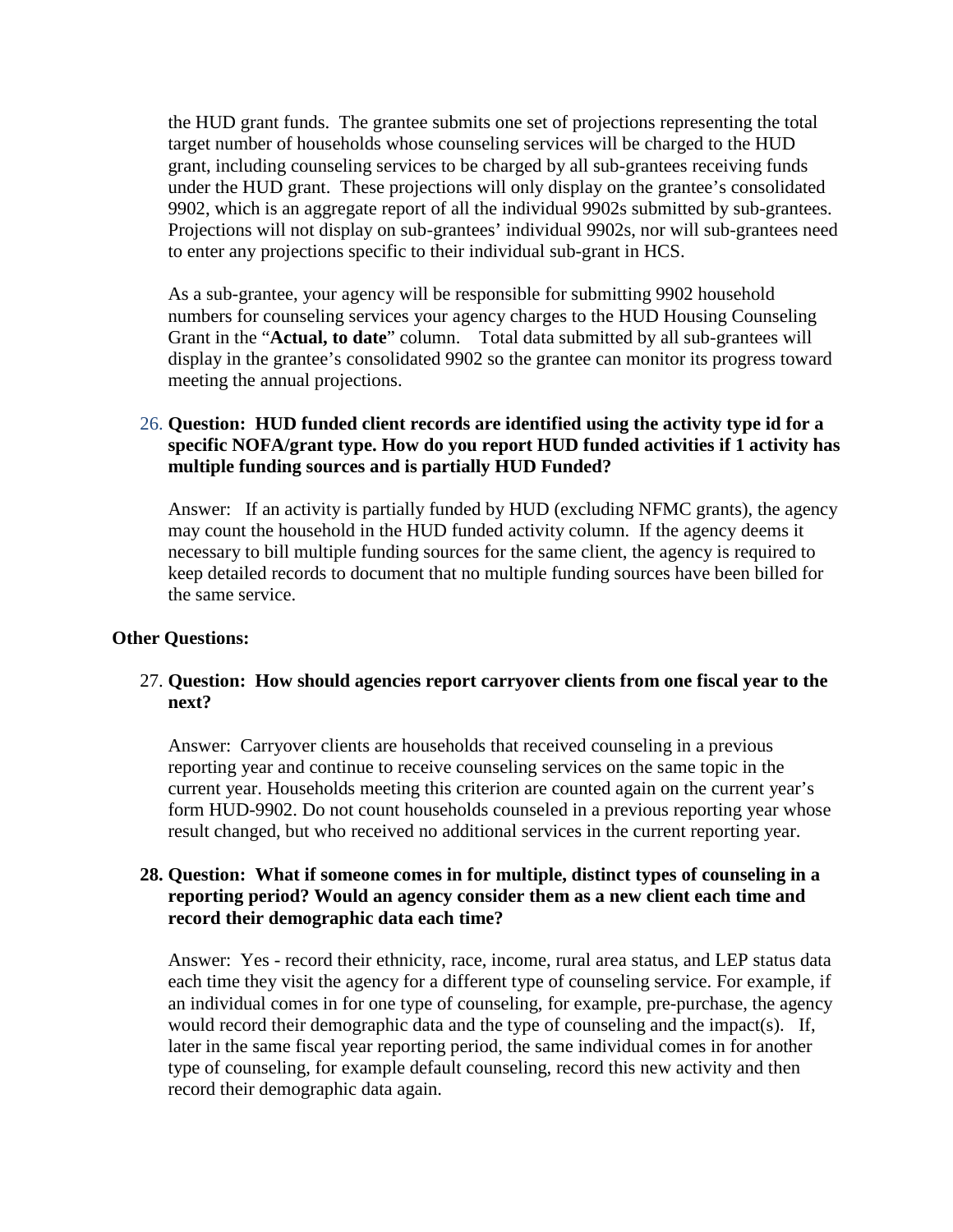**29. Question: Top of page 8 refers to "reporting period" and counting the households. Is this referring to the quarterly reporting period mentioned at the top of page 4, or the reporting year mentioned on page 5 in the paragraph about carryover clients? If quarterly, then client can be counted more than once for the same type of counseling during the fiscal year.**

Answer: The reporting period begins with the first day of the federal fiscal year and ends with the end of the reporting quarter. For example, the Quarter 2 report should include all households receiving unique services from Oct 1 – March 31. If a household receives counseling in Quarter 1 and the household receives additional services of the same type in Quarter 2, the household should be counted once in the **cumulative** Quarter 2 report because the household only received one unique counseling service during the Oct 1 – March 31 reporting period.

# **For CMS Developers/Vendors**

#### **1. Question: When will ARM be able to take the new data elements outlined in the new 9902? There are significant changes and we wonder when will we see a new file format for ARM with these changes?**

Answer: The HUD HCS/ARM support teams are working on these updates. Details regarding the new fields, XML schema, and list of new reference values have been sent to the approved CMS developers. Further information will be emailed to all CMS developers that are registered with HCS. The CMS Guidance web page will also be updated with information sent to CMS developers:

[http://portal.hud.gov/hudportal/HUD?src=/program\\_offices/housing/sfh/hcc/cms](http://portal.hud.gov/hudportal/HUD?src=/program_offices/housing/sfh/hcc/cms).

#### **2. Question: We want to know if you will continue to provide the reference data for the "old" options (termination reason, outcome of visit, etc.) to insure our systems will not be adversely effected.**

Answer: HUD's plan is to keep the current version of ARM and associated reference data available until HUD is no longer accepting submissions for FY 2014 and earlier. However, only CMS that have been updated and approved to submit the new 9902 and client data will be allowed to submit to HCS starting with FY 2015 Quarter 1. Submissions using the old format will only be accepted for FY 2014.

**3. Question: Will we be required to create a new xml template for posting the 9902 or will you be taking that over and compiling from the client data now. I ask this because I still believe it to be an undue burden on the agencies to be forced to pay to make changes to send a compiled 9902 as well as the changes you will need to the client data file to incorporate the new fields for this new 9902 form. If we are sending the client data, why not compile it as it is processed into your database and save the agencies the time and expense? Agency, Counselor, and Client files are all that is needed to get everything you need including the 9902 initial counts. And since you have to make the**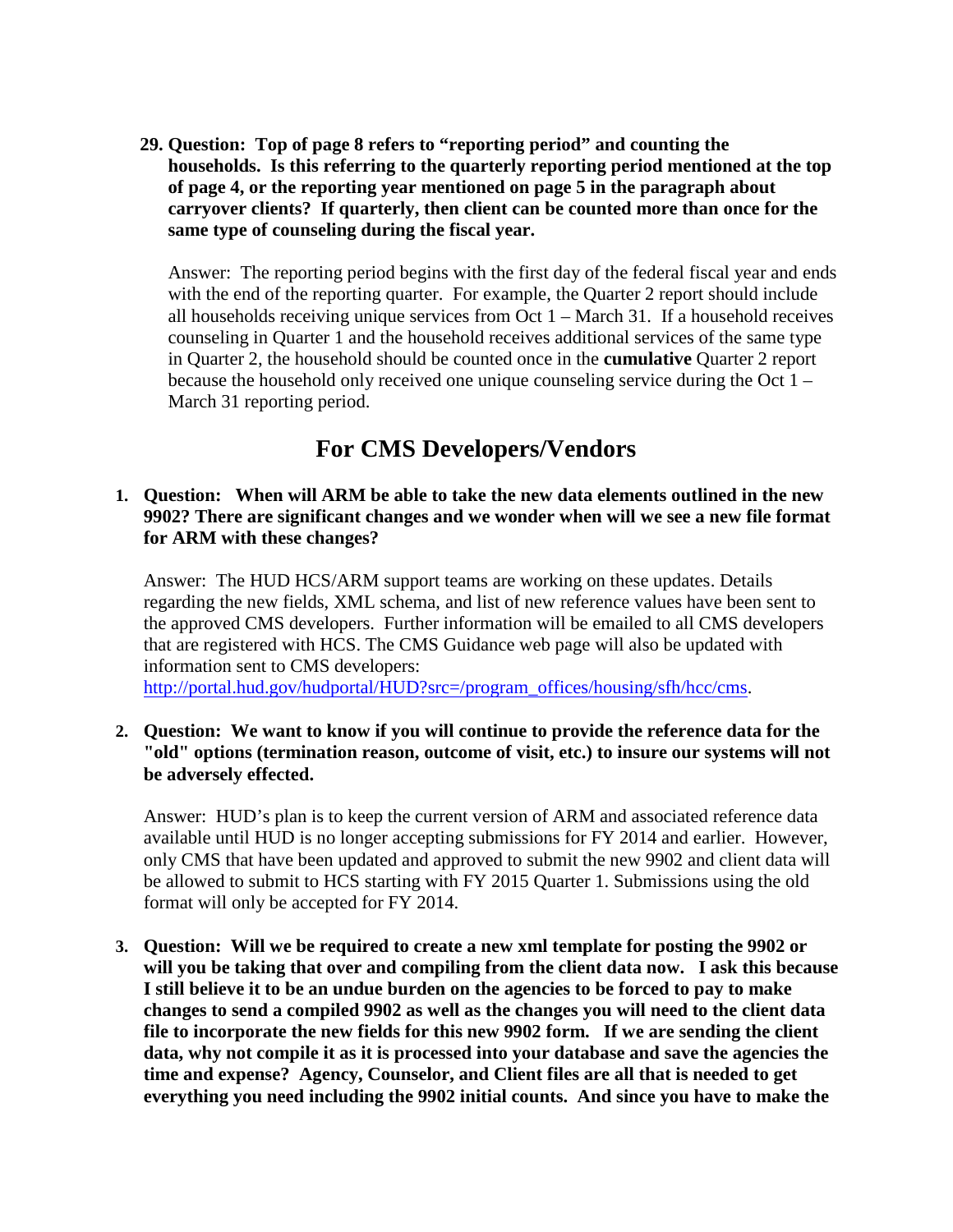**programming changes on your end too, why not make this change for the better now? It would be cost effective to add in the logic and counters now.**

Answer: Yes, CMS will be required to create the xml template for posting the new 9902 data. We agree with you that deriving the 9902 from the client data is the ideal; however we do not have the resources available to implement that change in addition to the other changes and updates that we have to make in time for FY 2015.

**4. Question: Records started before October 2014 but not finished until after October 2014 will be an issue in our CMS platforms. The "old" options and rules will have to be replaced in the middle of working with the client. Have you given any thought to what our "best practice" type approach should be to dealing with that so we do not put any undue burden on the counselor or clients?**

Answer: This is a good question! We first want to make sure we understand your question correctly. Are you referring to a situation where a client comes in for counseling in 2014 but then continues to get counseling in 2015? In that case how should you handle the client data that is based on the pre-2015 reference information? If that is the correct understanding of your question, we suggest that when the counselor updates the client record to reflect the activity that occurred in 2015, that the client record should be updated at that time to be compatible with the new 9902 data. The counselor will have to enter the newly required data for rural area status, Limited English Proficiency, and impact/scope of counseling – just as they would for any new client that is counseled.

**5. Question: We currently are the parent of a number of sub agencies that require their own 9902. Will the new 9902 allow the transmission of the columns "HUD Housing Counseling Program Grantees Only" or will we have to continue manually updating each location after transmission?**

Answer: Our plan is to include the HUD Attributed data in the new instance of ARM that is being developed to start with the FY 2015  $1<sup>st</sup>$  quarter reporting. Once the CMS are updated they will be able to submit this data via ARM, and not have to manually enter it. This will only apply to submissions for 2015 and beyond. Any submissions for periods previous to that will have to have the HUD attributed data entered manually.

# **6. Question: Will CMS also be submitting data for the Annual Projection column?**

Answer: No. The Annual Projection will be manually entered by the grant awardee on HCS, as it is done once a year, and must be approved by HUD. Once it is entered on HCS, the projection will display on the grant awardee's 9902. Annual projection data provides a benchmark to help HUD and awardees monitor the actual number of households who receive services attributed to HUD Housing Counseling Program funding. The data on actual households served is reported to Congress to show the use of the Housing Counseling Program appropriation.

# **7. Question: When will CMS be ready to accept the new 9902 data?**